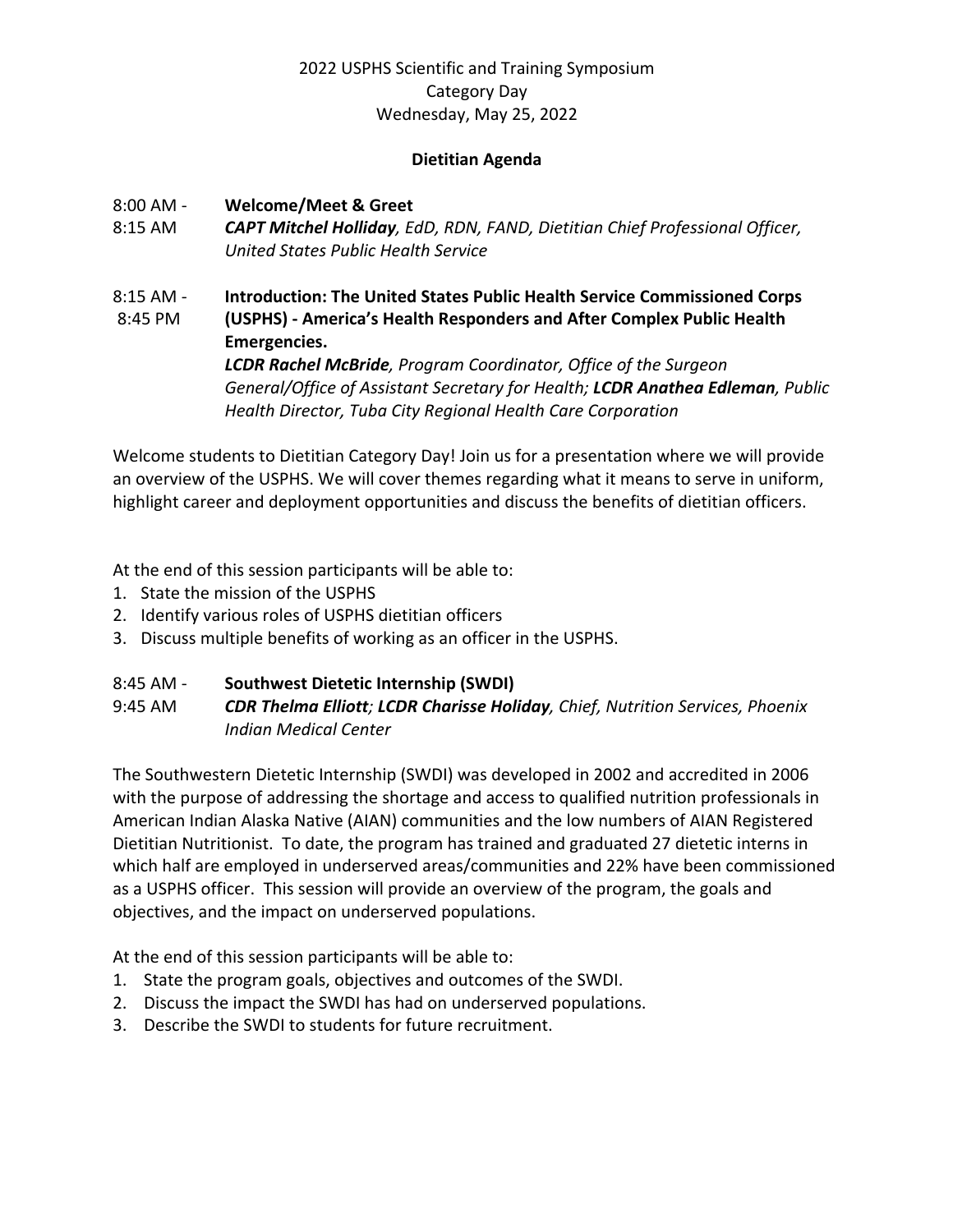## 9:45 AM - **Eating Disorders are a Public Health Issue: A presentation on eating disorders,**  10:30 AM **food access and weight stigma for public health professionals.** *Taylor Aasand, RD, Registered Dietitian, Taylor Aasand Nutrition*

"Public Health: Preparing for the Future" Eating disorder rates have increased by 400% since the pandemic. Those in low income households are more likely to engage in eating disorder behaviors compared to those in middle class or high income households. Since eating disorders are the most deadly mental illness, we need to bring awareness to signs and symptoms and change public health policies to not only treat eating disorders, but to prevent them as well. This presentation will be tailored to public health professionals with the hopes of equipping participants with an understanding of eating disorders and empowering them to be an ally.

At the end of this session participants will be able to:

- 1. Discuss the prevalence and depth of eating disorders present day (estimates are that 30 million Americans meet the criteria for an eating disorder, this does not include individuals who display disordered eating behaviors which is estimated at 90% of the adult population).
- 2. Explain how current public health policies may be and are contributing to eating disorders/disordered eating
- 3. Enable public health professionals to feel confident in being an advocate and a resource for those struggling with eating disorders

## 10:30 AM - **Nutrition, Autism and Lifelong Health; Are we asking the right questions?** 11:00 PM *Tammy Leeper, RDN, Dietitian, Advocate and Mom of a really great guy with autism, Anderson's Nutrition Gilbert, AZ Maricopa County Public Health WIC, Chandler AZ*

There has been much discussion about how nutrition may affect autism symptoms. Meanwhile, risks for obesity and chronic diseases are increased for this population. As this population grows exponentially so is the impact to public health. Could we be asking how we help with this population's lifelong health with nutrition?

At the end of this session participants will be able to:

- 1. Educate on autism prevalence, impacts to health and activities of daily living
- 2. Educate on co- morbidities and health impacts
- 3. Educate on interventions

11:00 AM - **Break in Exhibit Hall** 1:00 PM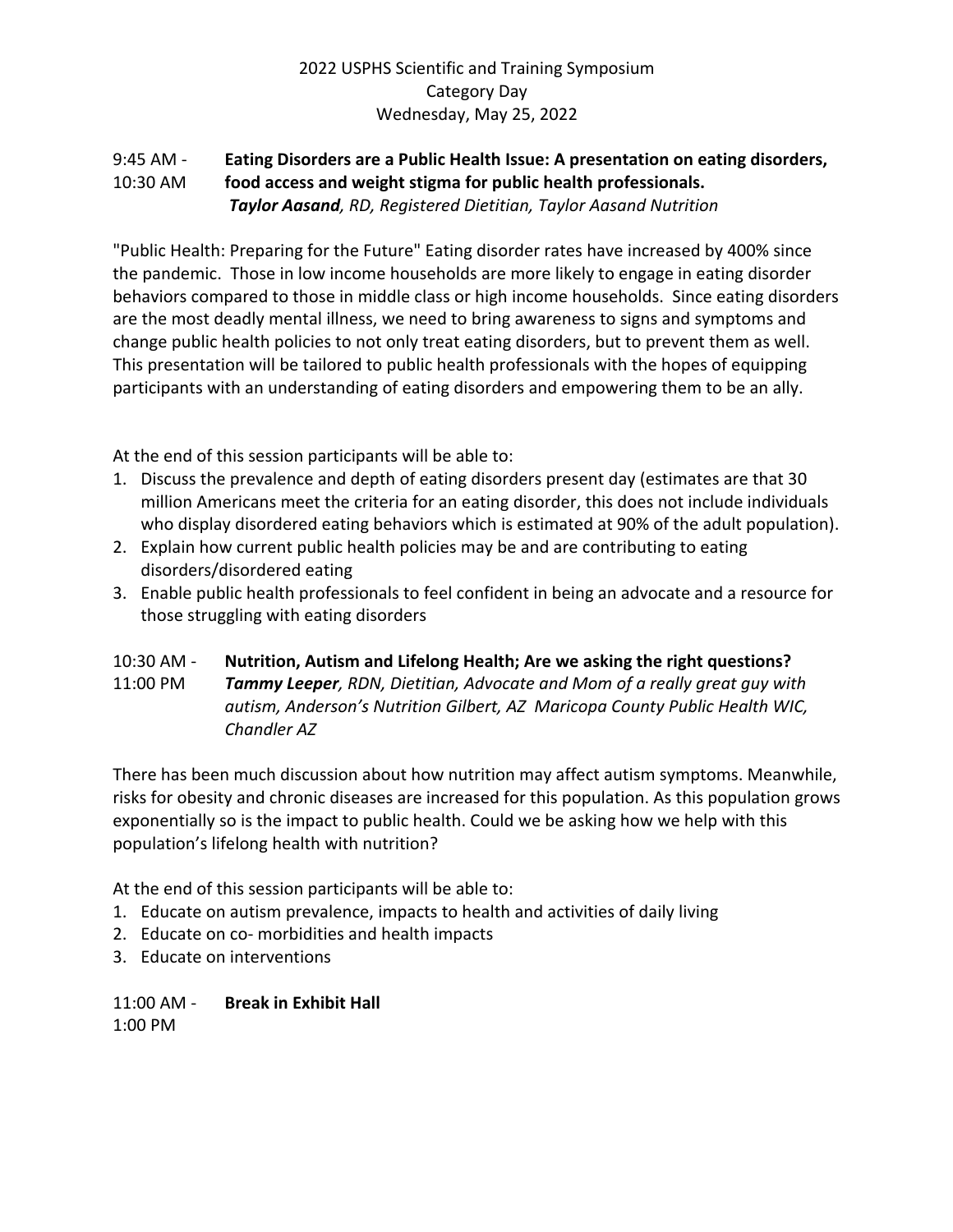### 1:00 PM - **State of the USPHS Dietitian Category/Lunch** 2:00 PM *CAPT Mitchel Holliday, EdD, RDN, FAND, Dietitian Chief Professional Officer, United States Public Health Service*

This presentation will provide Commissioned Corps Dietitians with a summary of the current state of the category. This presentation will also outline future goals and action steps outlined by Senior Officers within the Dietitian Category.

At the end of this session participants will be able to:

- 1. Outline current demographics and statistics related to the USPHS Dietitian Category
- 2. Highlight focus areas for improvement along with related goals and future action steps
- 3. Address questions and concerns from USPHS Dietitian Officers

# 2:00 PM - **Awards Presentation**

2:30 PM *CAPT Mitchel Holliday, EdD, RDN, FAND, Dietitian Chief Professional Officer, United States Public Health Service* 

2022 Diet-PAC Honorary Awards

- USPHS Senior Dietitian of the Year
- USPHS Junior Dietitian of the Year
- USPHS Responder Dietitian of the Year

## 2:30 PM - **The Gut Microbiome, Type 2 Diabetes and Therapeutic Intervention Strategies**

3:30 PM *Dr. Cassie Mitchell, RD, Postdoctoral Research Fellow, Obesity and Diabetes Clinical Research Section, Phoenix Epidemiology and Clinical Research Branch, NIH/NIDDK-Phoenix* 

To familiarize learners with the human gut microbiome, type 2 diabetes pathogenesis and gut dysbiosis that may occur in type 2 diabetes.

At the end of this session participants will be able to:

- 1. List the 4 components of the gut microbiome.
- 2. Describe 1 of the primary known functions of the human gut microbiome.
- 3. Explain 1 impact that impaired glucose homeostasis has on gut microbiome composition and function.

## 3:30 PM - **Nutrition Support Basics - A Review**

## 4:30 PM *LT Jamie Liao, RD, Indian Health Service*

This session will provide a basic review of nutrition support principles, including enteral (EN) and parenteral nutrition (PN). Topics will include protein/calorie requirements, electrolyte and